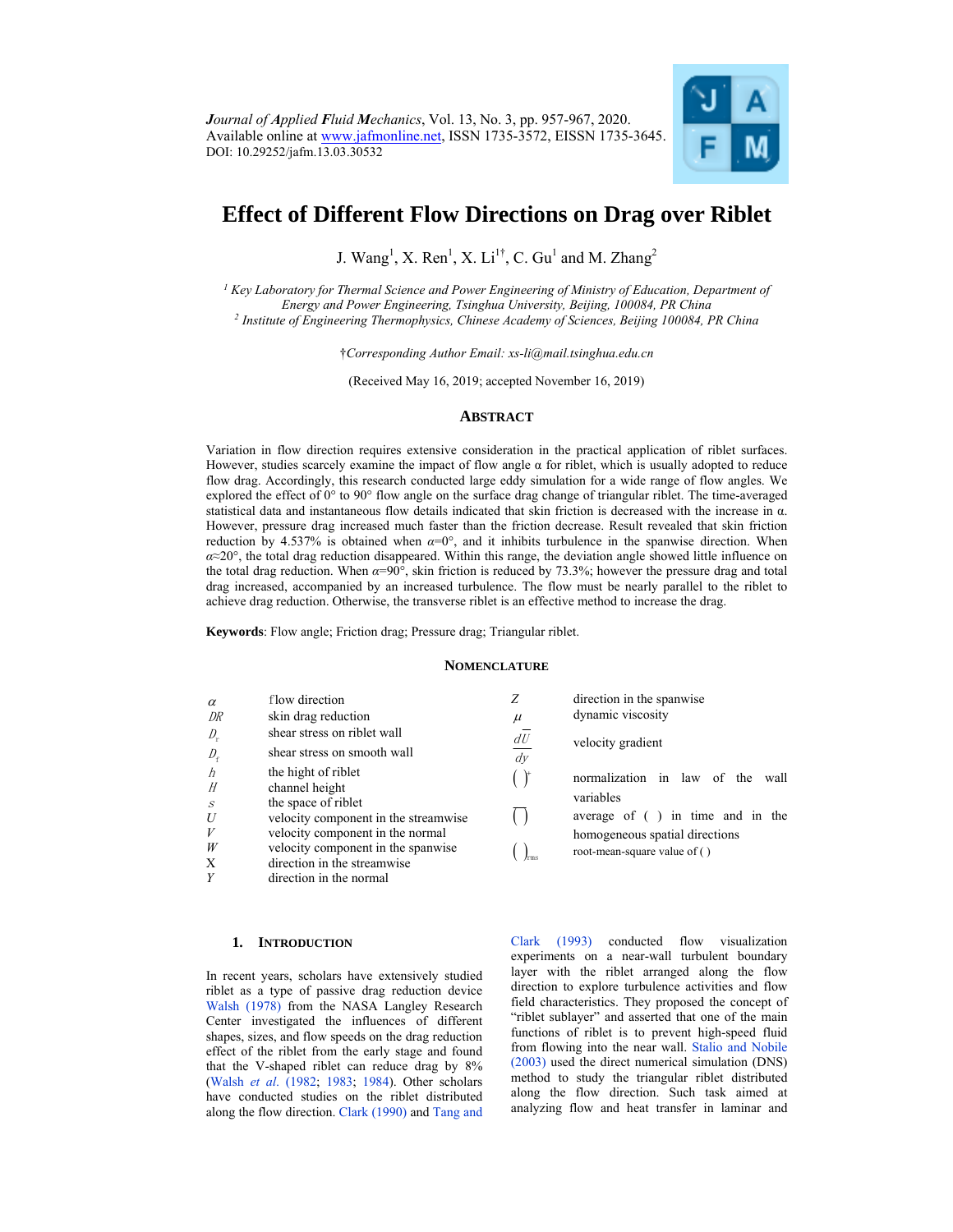turbulent regimes. The aforementioned authors noted that the heat transfer efficiency of the riblet surface is lower than that of the flat plate in the laminar flow. Such case is also observed in turbulent flow and is inconsistent with previous experiments. In the case of drag reduction and increase, Ng *et al*.(2014) used the DNS calculation method to analyze the effect of riblet size on the flow field and evaluate the correlation between riblet size and the resultant flow field by using the newly proposed parameter. Experimental and numerical simulation studies on drag reduction and riblets have focused on the flow direction arrangement of the riblet. Several other studies have focused on the transverse riblet. Ikeda and Durbin (2007) used the DNS method to study a rectangular riblet perpendicular to the flow direction of a low wall in channel, derived instantaneous flow field and turbulence statistics. They found different turbulent structures on the two walls, with long stripes on the smooth wall and irregular vortices on the riblet wall. Leonardi *et al*. (2004) studied the transverse rectangular rib with different ratios of riblet height to riblet spacing with DNS. The result showed that the streamwise length of a turbulent structure near the wall of a riblet can be decreased and the spanwise length can be increased relative to that of a smooth surface.

Many successful applications have been explored for the drag reduction effect of the riblet. For example, in the aerospace field, Mclean *et al*. (1987) from the NASA Langley Research Center applied symmetrical V-shaped riblet vinyl films of the 3M Company to the upper wing of the T-33 aircraft and measured the drag reduction rate up to 6%. German DLR-coated riblets were applied to 70% of the area of the A320 aircraft, with a drag reduction set to 3% in a flight test (Bechert *et al*. 2000). Viscous resistance in the turbulent boundary layer is the major factor in the rise of airline fuel costs (Flandoli *et al*. 2010). Coustols and Cousteix (1990) used the 3M riblet on the upper surface of the LC100D wing to test and measure drag, in which the flow angle was set from 0° to 6°. At 0° and 2°, a 2% total drag reduction, which corresponded to 7% viscous drag reduction, was obtained without drag reduction effects observed at the high angles. This finding can be partly explained by the effect of boundary layer separation. Walsh (1982) applied the symmetrical triangular riblet to a conventional aircraft and experimentally investigated the drag reduction effect of the riblet with a deflection of 0° and 15° in the same *h+* (dimensionless height) range. The results showed that friction drag reduction was almost unaffected by the 15° deflection.

In practical applications, the riblet film is manufactured and applied to a certain surface in a fixed single pattern. However, the flow direction on the riblet surface in the actual flow field is unnecessarily positioned along the placement direction of the riblet or in a certain fixed direction, such as the vertical riblet direction. Studies on the effect of incidence angle on riblet drag reduction are rare, and the incidence angle range is small. No research seems to have been conducted on the angle

*α* formed between the riblet and the incoming flow under the wide-range variation condition. Thus, this research focuses on the angle under the wide-range variation condition. The rib arrangement is fixed, and  $\alpha$  is changed to control the flow direction. The large eddy simulation (LES) method is used to investigate the effects of different *α* (angle of deviation from riblet, representing the flow direction) on the drag reduction of the riblet wall and the influence of the flow field in the range of 0  $-90^\circ$ .



**Fig. 1. Computational domain and geometric size.** 

#### **2. NUMERICAL METHODS**

The LES method is employed to numerically simulate the riblets  $(h=s=0.51 \text{ mm})$ , where *h* and *s* represent the height and spacing of the riblets [symmetrical triangular or V-shaped], respectively). The riblet has an optimal drag reduction effect in the Walsh's test. The change in the flow direction angle is explored to determine the influences of flow angle on wall shear stress, pressure resistance, drag reduction and flow field (or corresponding flow characteristics) in this study. The calculation domain is the channel with different upper and lower walls. Straight triangular riblets are distributed along the *x* direction of the lower wall in the Cartesian coordinate system, and the upper wall is a smooth plate. Here, the velocity components of each point in the *x*, *y*, and *z* directions are *u*, *v*, and *w* respectively. The streamwise, normal and spanwise directions are denoted by *X*, *Y* and *Z* respectively. The velocities in the three directions are denoted by *U*, *V*, and *W*. Figures 1 and 2 show the computational domain and grid situation near the wall. The mesh is divided by a hexahedral grid, refined in the wall vicinity in the *y* direction, and uniformly distributed in the *x* and *z* directions. Table 1 lists the three different distribution sets in the three directions and corresponding mesh parameter for  $\alpha=0^\circ$ . On the basis of the number of grid, scheme 2 with a moderate amount of grid is finally selected as the mesh used for computation in all cases. The corresponding step sizes in each direction are given in wall units. A Y-block division is adopted in a triangular groove. Figure 3 shows the mesh distribution inside the groove. The minimum and maximum mesh spacing values in the wall units in the *y* direction are computed as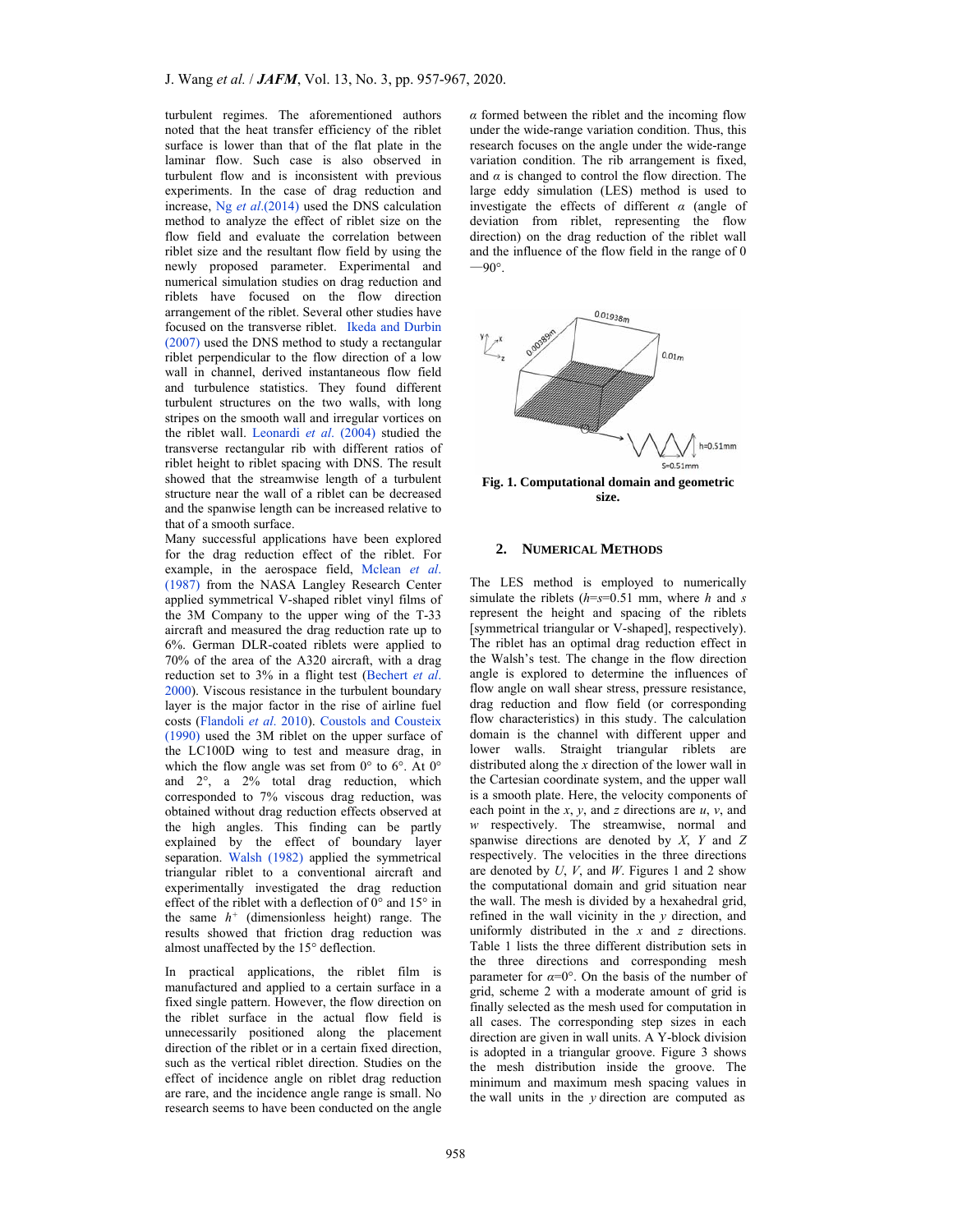

**Fig. 2. Details of the mesh near the wall.**

**Table 1 Mesh parameters** 

| Scheme $N=Nx\times Ny\times Nz$ | $\Delta x^+$ | $\Delta v^+$<br>min | $\Delta v^+$<br>max | $\Lambda z^+$ |
|---------------------------------|--------------|---------------------|---------------------|---------------|
| $106 \times 60 \times 342$      | 14.78        | 0.88                | 14.36               | 2.54          |
| $128 \times 73 \times 342$      | 12.21        | 0.88                | 8.10                | 2.54          |
| $154 \times 85 \times 342$      | 10.14        | 0.88                | 6.09                | 2.54          |

$$
\Delta y^+_{min} = 1.55
$$
,  $\Delta y^+_{max} = 1.75$  and

 $\Delta y^+$ <sub>min</sub> = 0.88,  $\Delta y^+$ <sub>max</sub> = 8.10 inside and outside the groove, respectively. The calculations in this research have adopted the same set of calculation domain and grid, and only *α* and mass flow rate are changed to ensure consistency in velocity in the flow direction. The incoming velocity is approximately 10 m/s. The  $\alpha$  range is 0° to 90°. α=0° and 90° are the mainstreams for *x* and *z*, respectively. The other angles are between the *x* and the *z* directions.

The Reynolds number based on *H/*2 (i.e., half of the channel height) and mainstream velocity is approximately 3,550 in the calculations. The upper and lower boundaries correspond to the wall without slip. The inlet and outlet and the sides are in periodic boundary conditions. The inlet and outlet correspond to the given mass flow rate and flow direction. The laminar results are taken as the initial field for calculation. The LES unsteady calculation is carried out, and the WALE model is selected. The time-step is set to be 2e-5 s. Once the calculation has reached a stable state of turbulence, the statistical quantities are averaged over time.

## **3. ANALYSIS AND DISCUSSION**

#### **3.1 Drag Variations on Walls**

Here, the calculation for  $\alpha=0^\circ$  is consistent with the conditions provided by a previous study (Walsh 1982). Computational reliability is verified by comparing the drag reduction results. The time averaged skin friction reduction calculated in this research is -4.537%, which corresponds to a  $h^+$  of 20.34. When *h+*≈20, the corresponding drag reduction is approximately -4% in Walsh's experiment. The results calculated in this work are within the range of drag reduction in Bechert *et al*.'s (1997) experiment. The skin friction drag

reduction is -73.3%, and the corresponding *h+* is 21.41 for  $\alpha=90^\circ$ . The skin friction drag reduction can be calculated as follows:

$$
DR = \frac{D_{\rm r} - D_f}{D_f} \times 100\% \tag{1}
$$

here  $D_r$  and  $D_f$  represent the drag of the riblet and smooth surfaces, respectively.

The forces presented in this work are the results of time averaging. Figures 3 and 4 show the component and total forces of the smooth and riblet walls with the increase in *α*. Viscous resistance consists of two parts, namely, pressure drag and skin friction. When  $\alpha$  is changed, the surface pressure of the riblet structure also significantly changes.

Figure 3(a) shows that the frictional drag component in the *x* direction rapidly decreases when *α* increases on a smooth plate. However, the *z*  component slowly increases with the increase in *α*. When the angle between the flow direction and a certain coordinate direction is small, the force component along this coordinate direction dominates. The force change in this direction is slow when the angle is small. The total drag on the upper plate remains essentially the same. The riblet surface has a uniform V-shaped structure. The *z* skin friction increases in the reverse direction with the increase in *α*, indicating a linear relationship with *α*. The pressure drag component in the *z* direction linearly increases with the increase in *α*. The increase in speed is much faster than the decrease in skin friction toward the *z* direction. The force in the *x* direction slightly changes when the angle changes within 20° with the flow angle increase. When the flow angle is greater than 20°, the friction resistance in the *x* direction linearly decreases with the incoming flow angle. This phenomenon can be explained as follows: within a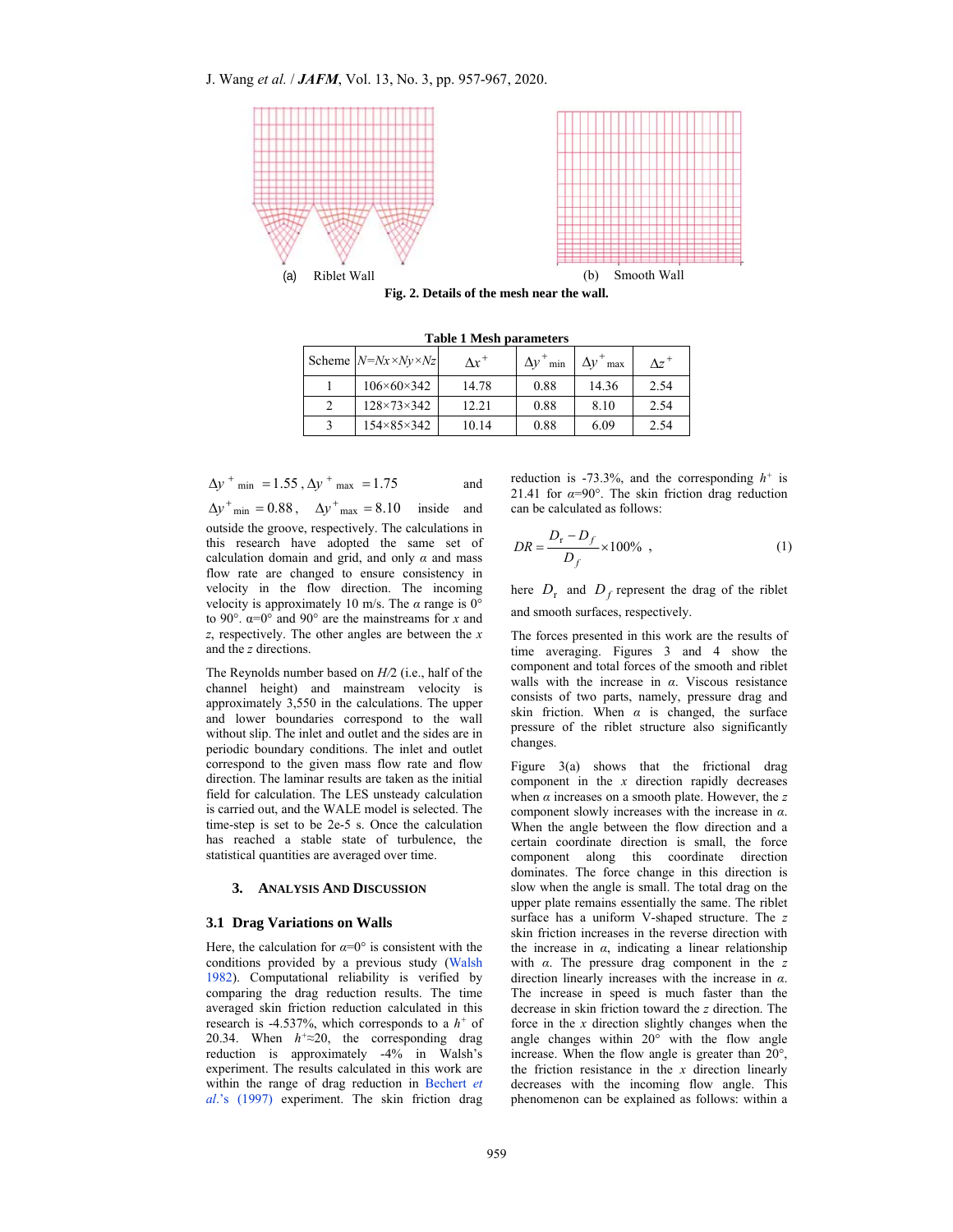certain small angle range, the *α* increase leads to the decrease in streamwise velocity, the increase in turbulence intensity, and the constant skin fraction within a certain range. Accordingly, the total drag on the riblet surface rapidly increases with the increase in  $\alpha$ . In  $\alpha = 90^{\circ}$ , pressure drag is the main viscous drag of the rough wall, and it accounts for 117% of the total resistance. This value is similar to that reported by Ikeda and Durbin (2007). Figure 4 demonstrates that the riblet exhibits a drag reduction effect when the angle is less than 20°. When the inlet flow angle continues to increase to approximately 20°, the riblet surface force significantly changes. Within the drag reduction range, the deviation angle has little influence on drag reduction. Walsh (1982) verified that the 15° deviation has little effect on the drag reduction



(a) Component of force on a smooth wall



**Fig. 3. Component of force on smooth and riblet walls with** *α* **variations.** 

of a triangular riblet. By contrast, the 30° deviation has no drag reduction effect. This finding is consistent with the study results. Skin friction largely decreases with the increase in α. However, pressure resistance also increases accordingly, resulting in a slowly disappearing drag reduction. The same flow direction with the riblet is assumed to effectively reduce the drag. Otherwise, the opposite effect will be observed.

## **3.2 Detailed analysis of Average flow Field at**  $\alpha = 0^\circ$  and  $\alpha = 90^\circ$

This research mainly analyzes the two special cases (i.e.,  $\alpha=0^{\circ}$  and  $\alpha=90^{\circ}$ ) of statistical data. The analyses below begin with the discussion on the

time-averaged data, which were obtained by collecting the 5,000 time-step data for timeaveraged processing after calculation convergence.



**Fig. 4. Total force on the smooth and riblet walls with** *α* **variations.** 

## **3.2.1 Time-Averaged Velocity Distribution**

Figure 5 shows the distribution of the time-averaged streamwise velocity along the normal direction of the two groups of examples and their partial magnification. Figure 6 shows the instantaneous velocity vector distribution inside the groove in the two cases. In Fig. 5, the velocity increases slowly inside the riblet and dramatically increases above the riblet tip, when  $\alpha=0^\circ$ . The velocity gradient maintains a high value within a certain normal height. This value is bigger than that when *α*=90°. According to the shear stress formula,

$$
\tau_w = \mu \frac{dU}{dy},\qquad(2)
$$

where  $\tau_w$  is the shear stress on the wall,  $\mu$  is the

dynamic viscosity, and  $\frac{dU}{dy}$  is the velocity gradient

near the wall. The shear stress is large when *dy*  $\frac{dU}{ds}$  is

high. This relationship suggests that the skin friction of the riblet is high at  $\alpha=0^{\circ}$ . The velocity gradient is much smaller near the riblet than that in the upper plate. The skin friction of the riblet is reduced in both cases, however, when  $\alpha = 90^\circ$ , such friction is reduced futher. The definition of the boundary layer thickness indicates that if speed is consistent with the mainstream speed of 99%, then, the corresponding *y/H* values are 0.41 and 0.54 at at *α*=0° and 90°, respectively. Therefore, vertical inflow is assumed to increase the boundary layer thickness.

The difference between the above-mentioned two cases can be explained by the *α* effect of on the flow field. Figure 6 is the velocity vector diagram of the resultant velocity. Figures 5 and 6 demonstrate that the speed values in the groove in the two cases have extremely low values. The fluid in the groove is restricted, and no movement can be seen perpendicular to the flow direction when *α*=0°. The fluid in the groove tends to be calm, and it is in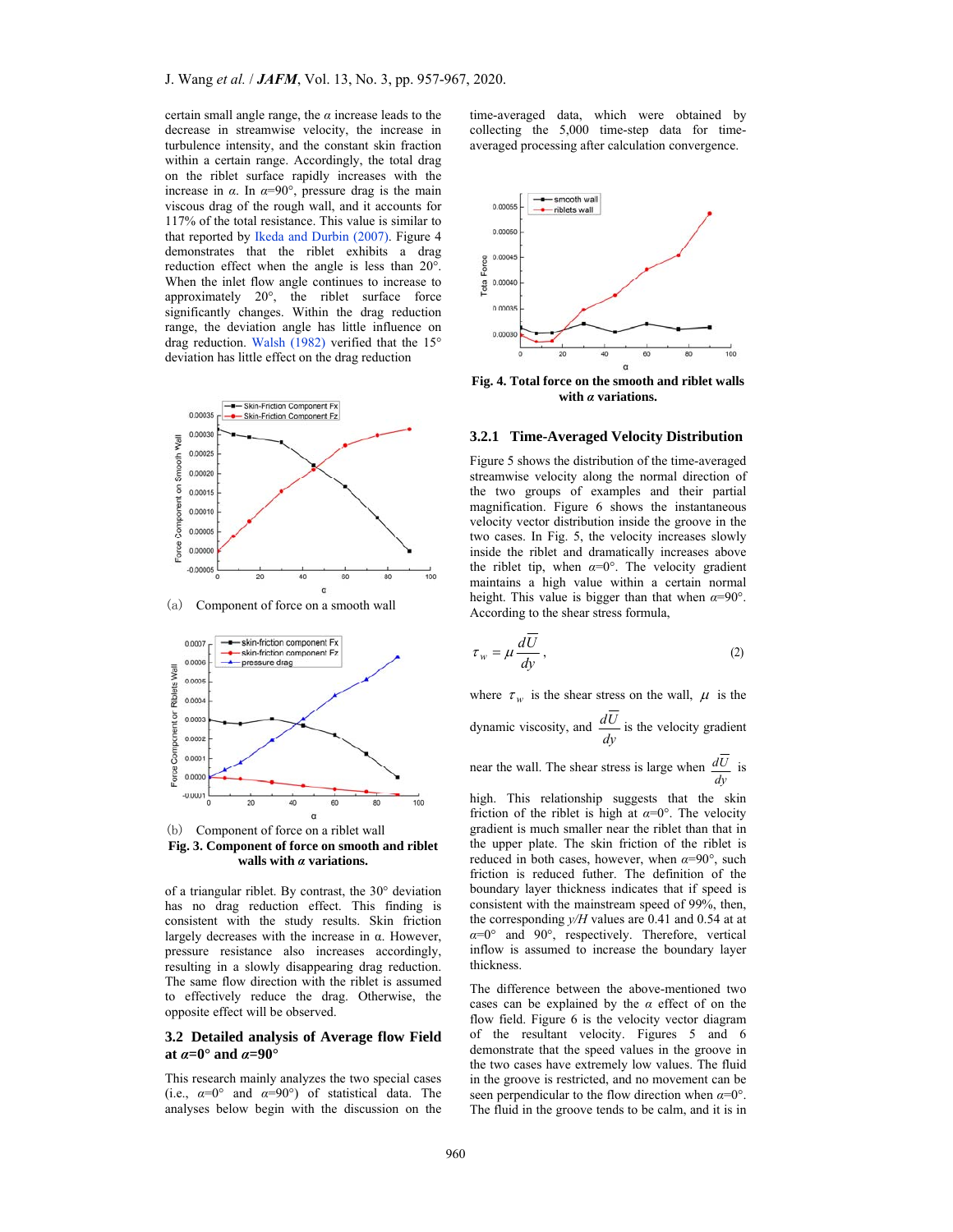a quiet laminar flow state. The larger vortex is restricted outside the groove because of the riblet structure, and it cannot directly cause friction on the surface. Many scholars believe that the drag of riblet arranged in the flow direction can be reduced because the riblet itself inhibits the development of vortices in a spanwise direction (Bechert *et al*. 1986; Bechert and Bartenwerfer 1989; Goldstein *et al*. 1995; Choi 1989). When *α*=90°, the velocity value in the groove is extremely low due to the viscosity and the riblet geometric configuration, while the fluid within the groove is in an active motion state. A pressure difference is formed in front and behind the groove, and a secondary flow (vortex zone) is generated in the groove as the fluid flows through the surface. A backflow opposite to the main flow direction is formed inside the grooves. The velocity is negative, further resulting in a negative friction drag in the groove. At the place where the top of the groove is close to the main flow, the vortices moving within the groove and the action of the main flow will weaken the velocity value of the contact layer. Consequently, the velocity near the riblet wall and friction is reduced. When the angle between the incoming flow direction and the riblet is large, vortices can be generated on the riblet surface to enhance turbulence. The friction on the riblet surface is reduced due to the vortices in the groove opposite the flow direction. However, the increase in pressure resistance becomes dramatic. Accordingly, viscous drag continuously increases.

## **3.2.2 Velocity Profile**

Figure 7 shows the velocity profiles at  $\alpha=0^{\circ}$  and 90°. The method proposed by Hooshmand *et al*. (1983) is employed to obtain the virtual origin on the riblet surface in the figure. A  $v$ -U curve fitting is conducted on the linear area of velocity distribution near the riblet top, in which the intercept of the fitting line corresponds to the position of the virtual origin on the riblet surface. The velocity profile of the smooth surface in the figure is consistent with the empirical theory for the viscous sublayer and logarithmic law region. The velocity profile of the logarithmic law region of the riblet at *α*=0° slightly moves up and the intercept increases from 5.5 to 6.2 compared with the logarithmic law region of the smooth surface. Lumley (1973) reported that the upward movements in the logarithmic law is closely related to the balance between turbulent energy generation and viscous dissipation. An upward shift of the logarithmic law corresponds to the reduction of skin friction drag. Aupoix *et al*. (2012), Hooshmand *et al*. (1983), and Okabayashi *et al*. (2014) also agree with this view. With regard to the curve of the *α*=90° riblet, the logarithmic law region also moves up, but the slope and intercept change. The combined analysis in Figures 4 and 5 indicate that, in the  $\alpha=90^\circ$  condition, the skin friction drag reduction is high, and the logarithm law shifts upward even further when such friction on the riblet surface is small.



 $6.1$  $3.1$  $0.0$  $[m s^{-1}]$ (a) *α*=0° Velocity  $12.2$ 9.2  $6.1$  $3<sub>1</sub>$  $0.0$  $[m s^{-1}]$ 





(b) *α*=90°

Velocity  $12.2$ 

92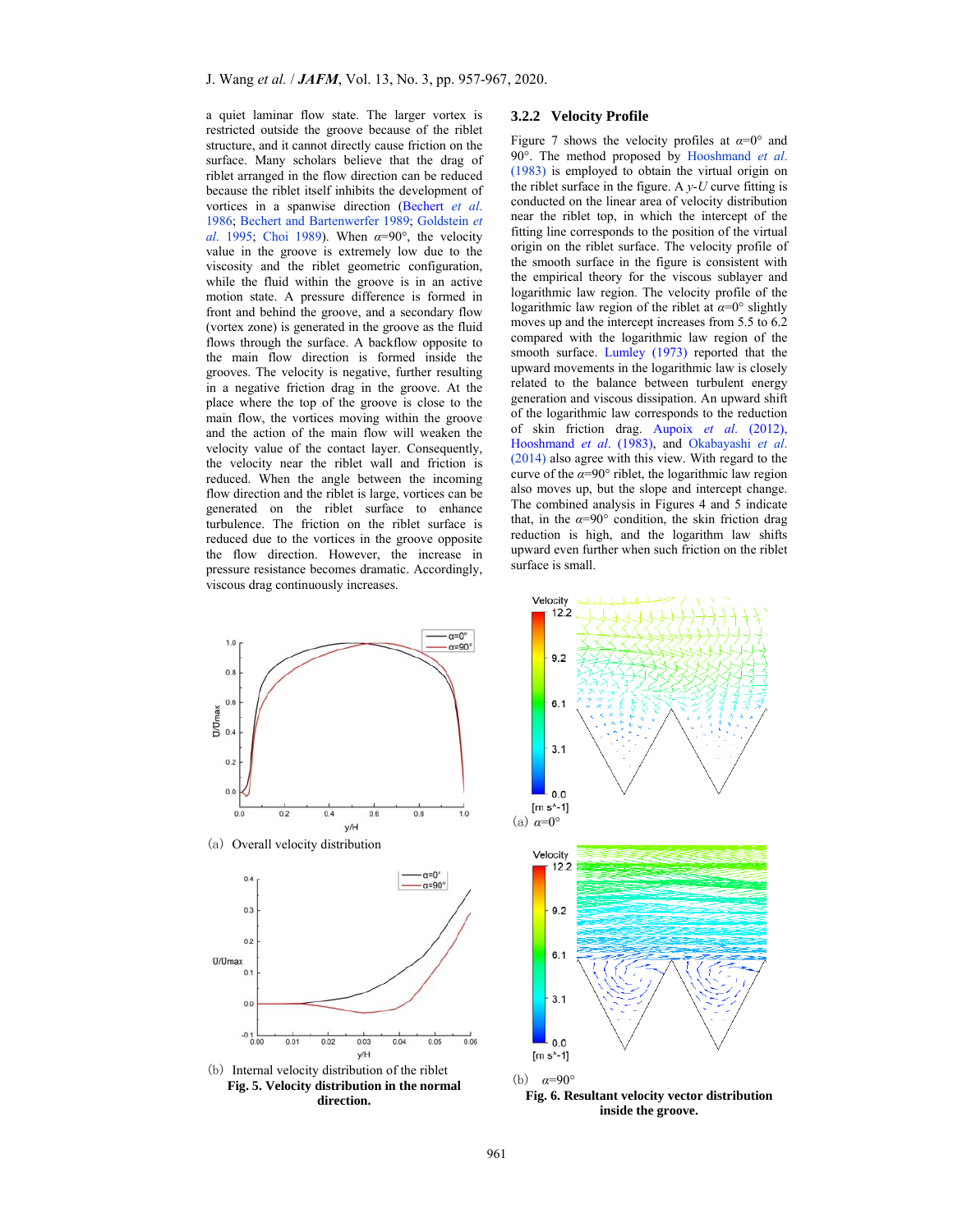

# **3.2.3 Distribution of Root- Mean- Square (RMS) Values of Fluctuation Velocity**

Figure 8 shows the RMS values of fluctuation velocity in three directions. The ordinates are dimensionless with the maximum time-averaged streamwise velocity in each condition. First, the RMS values of fluctuation velocity near the riblet are less than those near the smooth wall in three directions when *α*=0°. In the DNS study conducted by Choi *et al*.(1993), the three components of turbulence intensity can be reduced in the drag reduction structure of the longitudinal triangular riblet. The normal and spanwise velocity fluctuations can be reduced by 10%. By contrast, the streamwise velocity fluctuation can be reduced by 5%. In this study, the peak value of pulse velocity in the three directions on the side of the riblet decreased and stayed away from the wall. This notion indicates that the riblet can reduce the turbulence near the wall. Similar findings have been verified by Chu and Karniadakis (1993). The findings for the mainstream region of the RMS fluctuation velocity curves in the three directions are consistent with those for the smooth surface, in which the drag reduction effect of the  $\alpha=0^{\circ}$  riblet is manifested near the wall. This finding is also consistent with that of Setkauskas and Vysniauskiene (2002). The RMS value of fluctuation velocity near the groove becomes slightly weaker than that near the smooth surface when  $\alpha=90^\circ$ . The maximum value is almost the same as that on the smooth plate in the streamwise case, and it is substantially greater than those for the smooth plate in the other two directions. The *α*=90° fluctuation velocity value is increased until it reaches the mainstream region in all three directions. This case indicates that the riblet can entirely strengthen the flow pulsation.

The common feature of the near-riblet case when *α*=0° and 90° is represented by the curve near the riblet shifting to the right of the plate, which is caused by the groove on the riblet surface. The velocity pulsation decreases in the groove (*y/*   $[0.5H] \approx 0.1$ ). The fluid with high turbulence is pushed away from the surface due to the continuous fluid flow, thereby resulting in the thickened boundary layer near the riblet wall. However, the movement to the right for  $\alpha=0^{\circ}$  is more apparent than that for  $\alpha = 90^\circ$ . The manifestation suggests that turbulence can develop close to the riblet wall when  $\alpha = 90^\circ$ . In summary, the riblet can easily induce turbulence generation and increase turbulence strength when *α*=90°.



(a) RMS fluctuation velocity in the streamwise direction



(b) RMS fluctuation velocity in the normal direction



(c) RMS fluctuation velocity in the spanwise direction

**Fig. 8. RMS fluctuation velocity.** 

## **3.2.4 Reynolds stress distribution**

Figure 9 shows the turbulent shear stress distribution. The momentum exchange caused by turbulence pulsation becomes more apparent on the smooth surface than that on the riblet surface when *α*=0°. The Reynolds stress decreases near the wall, but it is consistent on the upper plate in the region far from the wall. The drag reduction was tested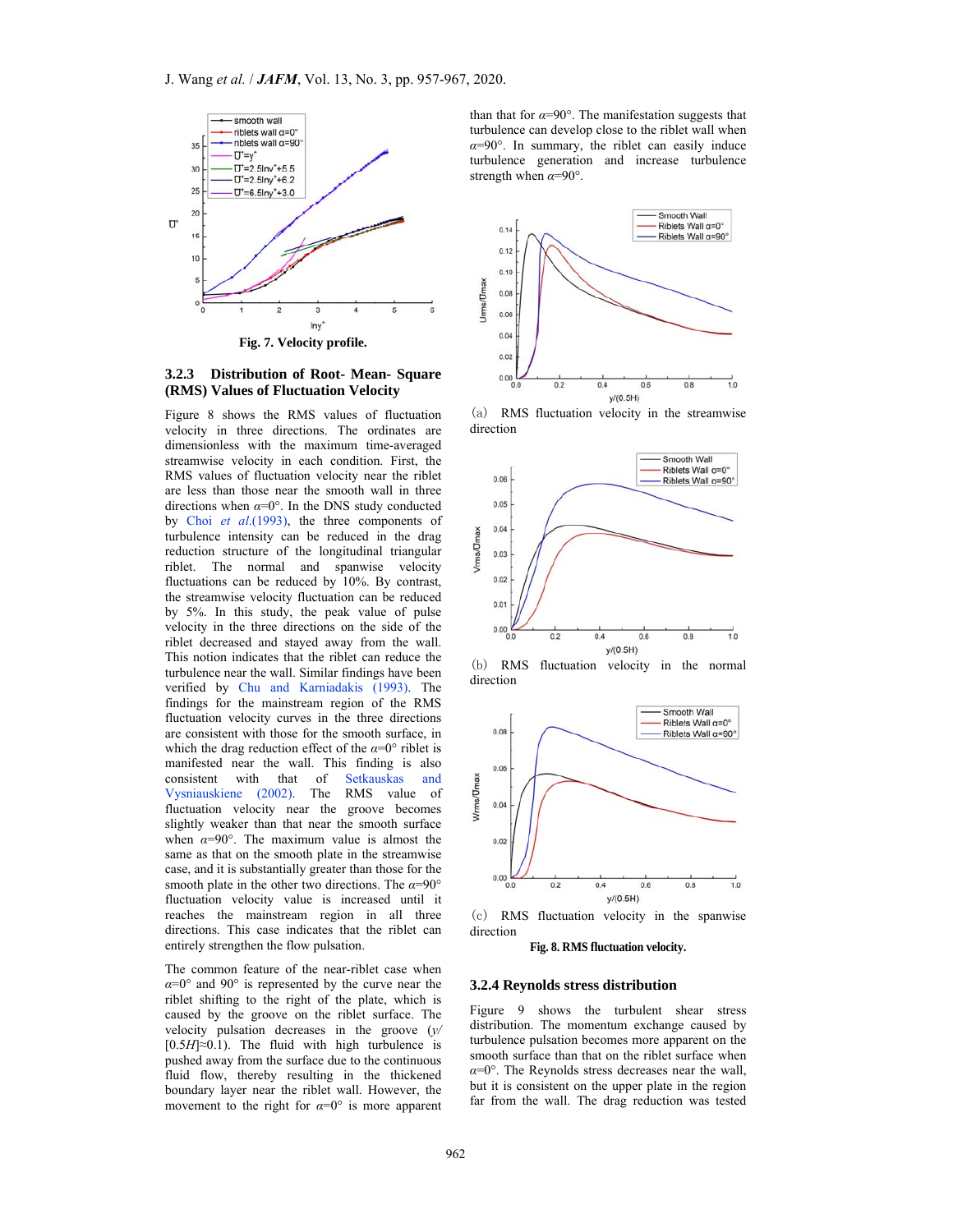near the riblet wall but not in the main flow region to verify *α*=0°,. Suzuki and Kasagi (1994) found that the velocity fluctuation and the Reynolds stress near the riblet wall were lower than those on the flat plate in their triangular riblet wall experiment with the drag reduction effect in the longitudinal arrangement even if the flow fields were similar between the riblet and smooth walls. However, the Reynolds stress is in the local extremum near the riblet when  $\alpha = 90^\circ$  because vortices are generated in the reverse flow direction in grooves. Despite the slow movement of fluid in the groove, it has a certain degree of turbulence. In the main flow region, velocity pulsation has notably strengthened, thus enhancing turbulence intensity, momentum exchange, and mass transfer and dissipation. Figures 3 and 4 demonstrate that skin friction decrease is relatively high when *α*=90°, but turbulence intensity substantially increases. At this time, any beneficial effect is overwhelmed by the harmful effect of the enhanced turbulent shear stress.



**Fig. 9. Reynolds stress distribution.** 

## **3.3 Instantaneous flow Field at** *α***=0° and 90°**

The flow fields at the instantaneous moment are determined when the viscous drag reduction has the time-averaged values at *α*=0° and *α*=90°.

# **3.3.1 Wall Shear Stress Contours**

Figure 10 shows the resultant wall shear stress contours on the smooth and riblet walls at  $\alpha=0^{\circ}$  and 90° in an instantaneous moment, particularly when the drag reduction is close to the time-averaged drag reduction. The high and low values of shear force in the upper wall are distributed alternatively and in a strip pattern in the flow direction. The overall value of the wall shear stress on the smooth wall is consistent at *α*=0° and 90°. The distribution curve of the time-averaged skin friction manifests that the values of the time-averaged wall shear stress on the smooth wall are all in the order of 3e-4. By contrast, the  $\alpha=90^\circ$  riblet generally has a smaller wall shear stress value, which corresponds to the deeper blue area in the figure, than that of  $\alpha=0^\circ$ . This finding suggests higher skin friction reduction. The shear stress value distributed. near the top of the groove is large, when  $\alpha=0^\circ$ , whereas most other regions have small shear stress values. This phenomenon conforms with the conclusion

that the bottom of the riblet has a significant drag reduction effect, whereas the top part has none. The significant drag reduction effect of the bottom part can compensate the large wet area. The shear stress distribution on the riblet surface still has a longitudinal strip pattern due to the riblet existence. The wall shear stress distribution over the riblet is relatively uniform when *α*=90°. Extremely high value regions become non-existent, and the strip structure in the vertical flow direction becomes nonapparent.



## **3.3.2 Pressure Contours on the Wall**

Figure 11 shows the pressure distribution on the smooth and riblet walls. The upper and lower walls at  $\alpha = 0^{\circ}$  have pressure spots with prominently high and low values, respectively. The lower wall pressure spots at *α*=90° have evident distribution, whereas the upper ones have no obvious distribution. These findings indicate that the upper wall pressure at  $\alpha = 90^\circ$  has a smaller change range than the lower wall pressure. The upper and lower wall pressure changes are consistent at  $\alpha=0^{\circ}$ . The comparison between the two images shows that the pressure range corresponding to  $\alpha = 90^\circ$  is relatively large. The large and smalle pressures are distributed on the riblet wall. The figure further indicates that setting the angle to  $\alpha=90^\circ$  changes the pressure distribution on the wall. Accordingly, the pressure range of the riblet wall increases and the pressure differential resistance is remarkably enhanced.

#### **3.3.3 Velocity Strip at** *y+***=20**

Figure 12 shows the resultant velocity contours at *y+*=20. The two figure insets, demonstrate that high and low velocity bands are distributed around the upper and lower walls in the flow direction. The comparison result of the upper and lower surfaces when  $\alpha=0^\circ$ , reveals that the upper surface appears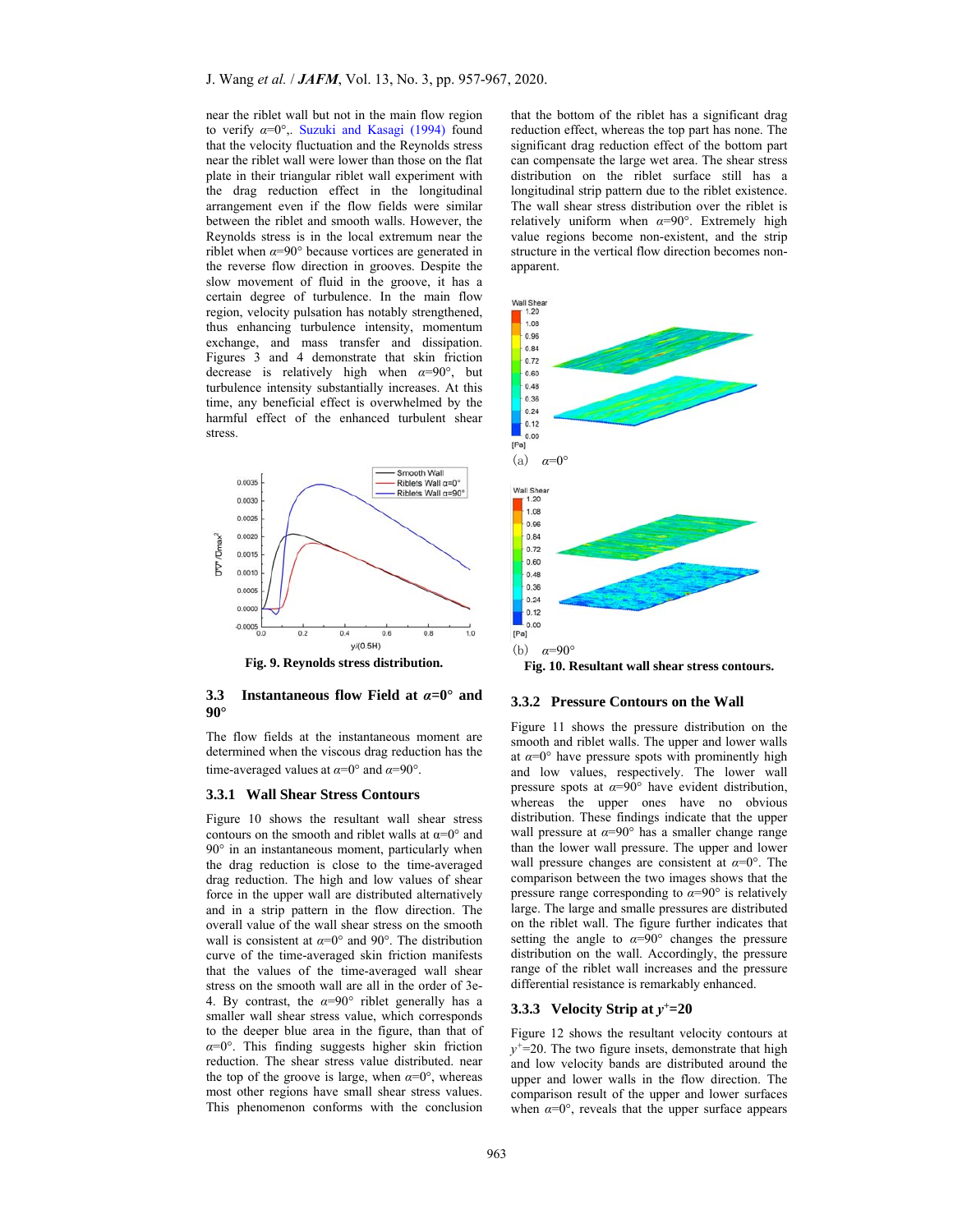with a wide high-speed band. By constrast, the low surface has many small low-speed bands in the entire flow direction of the calculation domain. In general, the velocity value of the lower side is lower than that of the upper side. The high and low speed bands on the upper side are densely interlaced, and the high speed ones appear in most parts of the region when  $\alpha=90^\circ$ , However, the speed band consistency at  $\alpha=90^\circ$  is poorer than that at  $\alpha=0^\circ$ near the riblet side. The speed strip at  $v^+=20$  in the streamwise direction is intermittent when *α*=90°. The vortex band in the streamwise direction is affected by the groove. The reverse vortex generated in the groove has a certain influence on the flow within a certain normal distance above the riblet, which inhibits the occurrence of the streamwise vortex in the flow direction.



# **3.3.4 Vorticity Contours**

Figure 13 shows the vorticity distribution at  $x=0.02$ m and *z*=0.000255 m. Figure 13(a) shows the vorticity distribution on the cross section perpendicular to the flow at *α*=0° and *α*=90°. The vorticity continuity in the spanwise direction and the upward sweep in the normal direction will lead to the shedding and breaking of the vortices. Figure 13(b) shows the vorticity distribution on the section along the direction of the incoming flow. The vorticity distribution stability in the streamwise direction indicates that the corresponding vortices have moderately changed when *α*=0°. The sweeping movement of the flow in the streamwise direction coincides with the vortex development process when  $\alpha = 90^\circ$ . Moreover, the vortex tends to roll up and move out of the flow layer. This separation movement enhances the breaking of the vortex and increases turbulence.



**Fig. 12. Resultant velocity contours at** *y+***=20.**



(a) Cross section perpendicular to the flow direction



# **3.3.5 Streamline Distribution**

Figure 14 shows the resultant velocity streamline at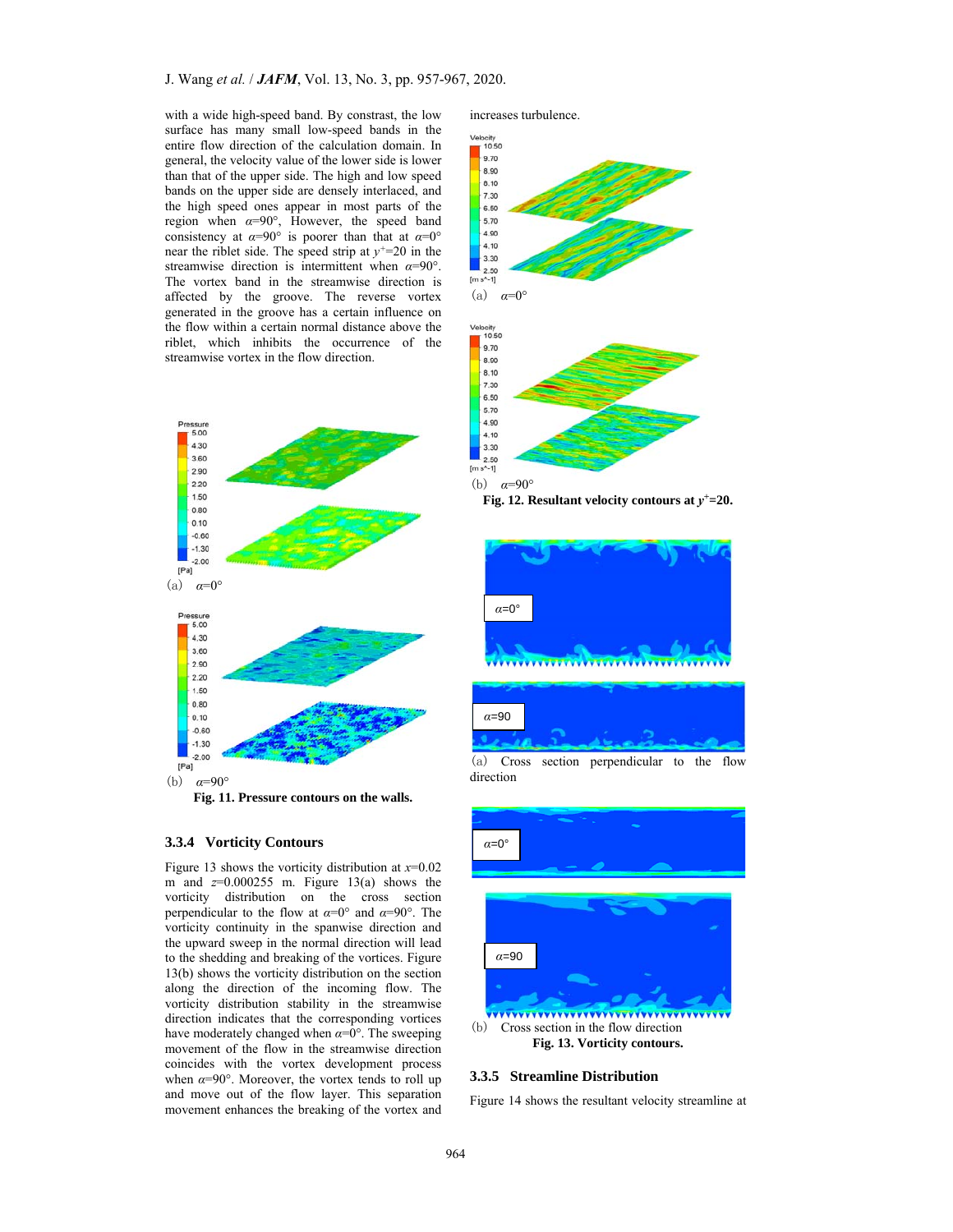*x*=0.02 m and *z*=0.000255 m section at *α*=0° and *α*=90°. A certain amount of fluid with low velocity runs through the groove when  $\alpha=0^\circ$ , in which the cross section is perpendicular to the flow at *x*=0.02 m. Fluid velocity begins to sharply increase near the groove top, and multiple pairs of counter rotating vortices appear above the riblet surface. However, the development of vortices perpendicular to the flow direction is difficult to observe in the longitudinal section (*z*=0.000255 m). When *α*=90°, particularly in the *x*=0.02 m section, lateral fluid flows through the riblet surface, and low-speed fluid occupies the interior of the grooves and entirely swirls within them. The skin friction on the surface of the riblet at  $\alpha=90^\circ$  is lower than that at *α*=0°, and its skin friction reduction is greater. A vortex is formed in the grooves, and the velocity value is negative. Specifically, the velocity is opposite to the incoming flow direction, which is consistent with the distribution of the time-averaged velocity with normal distance (Fig. 5). The low velocity fluid near the wall can help avoid highenergy exchange and loss and reduce wall drag.







(b) Longitudinal section **Fig. 14. Resultant velocity streamlines.** 

## **3.3.6 Vortex Distribution**

Figure 15 shows the vortex at  $\alpha=0^{\circ}$  and 90°; then it is calculated and colored by using the *Q* criterion at *Q*=0.06. The difference between the upper and lower walls of the two cases shows *α*=90°, in which the vortex on the riblet wall is dense, and the turbulence activities are strong. The turbulence intensity dramatically increased than that of the

smooth wall. The comparison result of *α*=0° and  $\alpha=90^\circ$  reveals that the overall case at  $\alpha=0^\circ$  of the overall vortex is small, and the distribution of streamwise vortices on the lower wall is concentrated. This finding can be explained by the incoming flow in the same direction as that in the riblet structure. Most fluids near the wall attach to the surface for movement. By contrast, the riblet's unique groove structure limits the streamwise vortex to the outside of the groove. Flow develops on the top of the rib, further showing a streamwise vortex band. In summary, the vortex on the lower wall is less than that on the upper wall. Specifically, the riblet structure inhibits the vortex development. The figure also shows that the spanwise development of the vortex is inhibited. The vortex density difference between the upper and lower walls is huge when  $\alpha = 90^\circ$ . The streamwise vortex distribution on the upper wall is uniform. The vortex density on the lower wall is increased, the vortex on the wall is relatively small, and the vortex on the outer region from the wall is increased. Near the riblet wall, a complete layer of fine vortices covers the top of the riblet, indicating uniform turbulence characteristics. The vortex zone is broken into a small vortex that occupies a wide region above the riblet wall, thus enhancing turbulence above the riblet wall.







**Fig. 15. Vortex distribution.** 

## **4. CONCLUSIONS**

This study employed the LES method to determine the drag reduction effect of different flow directions on the longitudinal arrangement of the V-shaped riblet. It also explored the mechanism of the riblet action on the flow field by comparing it with the smooth plate. The research findings are summarized as follows:

(1) The total drag on the riblet surface is 4.537%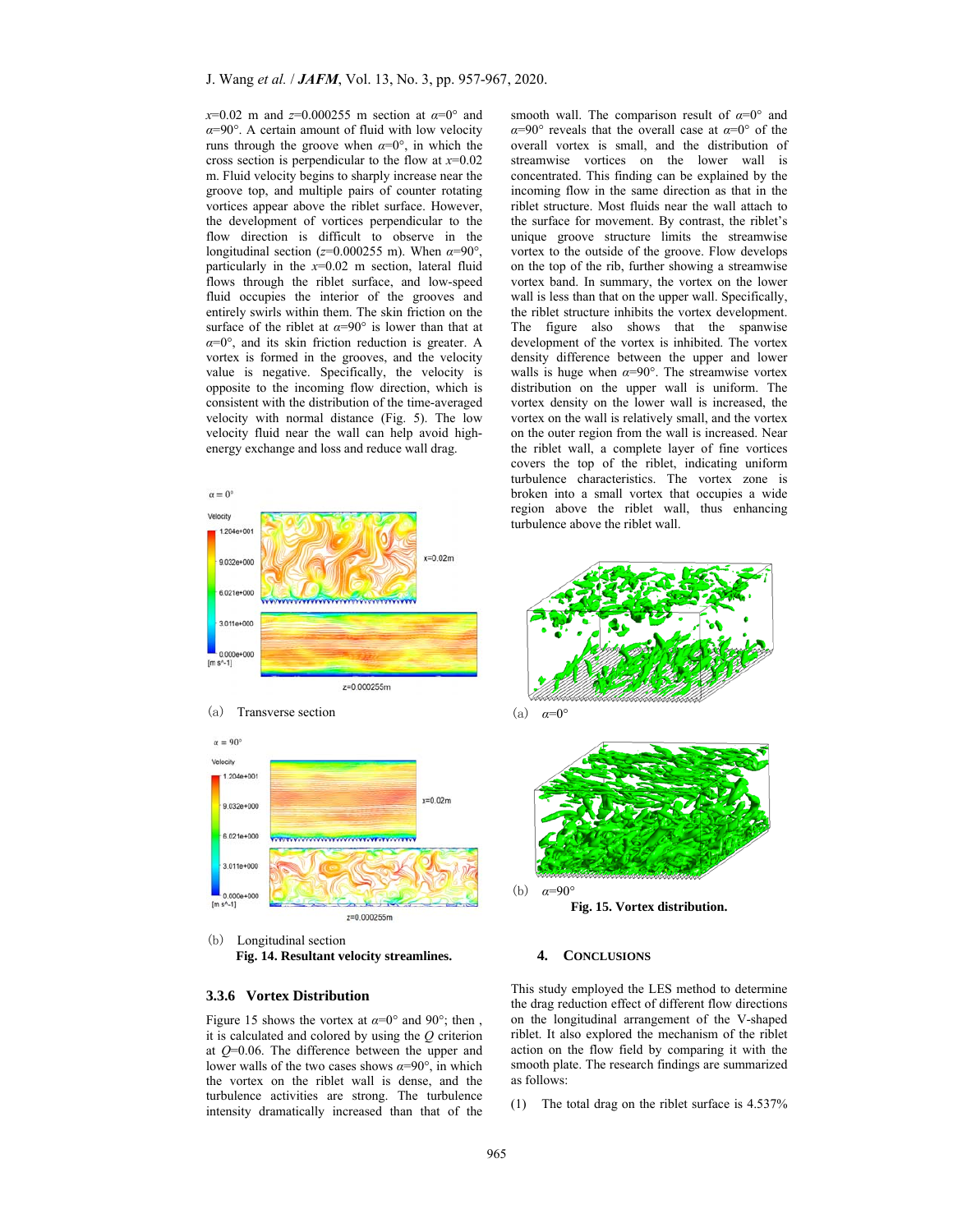less than that in the smooth surface when  $\alpha=0^{\circ}$ . When  $\alpha$  is smaller than 20°, the total drag on the riblet surface has little change and still has a drag reduction effect. The total drag on the riblet surface was approximately 1.7 fold as large as large as that of the smooth surface when  $\alpha = 90^\circ$ .

- (2) The skin friction on the riblet surface decreases whereas the pressure drag increases with the increase in inlet flow angle. The pressure drag increases faster than the decreasing skin friction.
- (3) The action mechanisms of the riblet in the longitudinal flow and the transverse flow differ. In the longitudinal flow, the riblet structure limits the spanwise development of turbulence. Accordingly, turbulence weakens, and skin friction reduces. In the transverse flow, the riblet structure enhances turbulence. The transverse vortices generated within the riblet reduce the skin friction to zero, or even to negative values. However, the pressure resistance generated is much greater than the reduced skin friction, thus increasing the total drag.

Thus, the flow direction should be parallel to the riblet when the riblet is used for drag reduction. The transverse riblet is an effective method if the goal is to increase drag.

## **ACKNOWLEDGEMENTS**

This study is supported by the Projects 51736008 of the National Natural Science Foundation of China and 2017-II-0007-0021 of the National Science and Technology Major Project of China.

#### **REFERENCES**

- Aupoix B. , Pailhas G. and Houdeville, R. (2012) . Towards a general strategy to model riblet effects, *AIAA Journal* 50 (3), 708-716.
- Bechert, D. W., Bruse, M., Hage, W. and Meyer, R. (2000). Fluid mechanics of biological surfaces and their technological application, *Naturwissenschaften* 87 (4), 157-171.
- Bechert, D. W., & Bartenwerfer, M. (1989). The viscous flow on surfaces with longitudinal ribs, *Journal of Fluid Mechanics* 206(-1), 105.
- Bechert, D. W., Bruse, M., Hage, W., Vander Hoeven, J. G. T. and Hoppe, G. (1997). Experiments on drag-reducing surfaces and their optimization with an adjustable geometry, *Journal of Fluid Mechanics* 338, 59-87.
- Bechert, D. W., Bertenwerfer, M., Hoppe, G. and Reif W.-E. (1986). Drag reduction mechanisms derived from shark skin, *American Institute of Aeronautics and Astronautics* 2, 1044.
- Choi, H., Moin, P. and Kim, J. (1993). Direct numerical simulation of turbulent flow over riblets, *Journal of Fluid Mechanics* 255(-1),

503.

- Choi, K. –S. (1989). Near-wall structure of a turbulent boundary layer with riblets, *Journal of Fluid Mechanics* 208 (-1), 417.
- Chu, D. C. and Karniadakis, G. E. (1993). A direct numerical simulation of laminar and turbulent flow over riblet-mounted surfaces, *Journal of Fluid Mechanics* 250 (-1), 1.
- Clark, D. G. (1990). Boundary layer flow visualisation patterns on a riblet surface, *Turbulence Control by Passive Means* 4, 79- 96.
- Coustols, E. and Cousteix, J. (1990). Experimental investigation of turbulent boundary layers manipulated with internal devices: riblets, IUTAM Symp, *Structure of Turbulence and Drag Reduction* 557-584.
- Flandoli, F., Berselli, L. C., Kyed, M. and Bemelmans, J. (2010). Advances in mathematical fluid mechanics, *Incompressible Bipolar and Non-Newtonian Viscous Fluid Flow* 271-284.
- Goldstein, D., Handler, R. and Sirovich, L. (1995). Direct numerical simulation of turbulent flow over a modeled riblet covered surface, *Journal of Fluid Mechanics* 302 (302), 333-376.
- Hooshmand, D., Youngs, R. and Wallace, J. M. (1983). An experimental study of changes in the structure of a turbulent boundary layer due to surface geometry changes, *AIAA Paper*, 230.
- Ikeda, T. and Durbin P. A. (2007). Direct simulations of a rough-wall channel flow, *Journal of Fluid Mechanics* 571, 235-263.
- Leonardi, S., Orlandi, P., Djenidi, L. and Antonia, R. A. (2004). Structure of turbulent channel flow with square bars on one wall, *International Journal of Heat and Fluid Flow* 25 (3), 384-392.
- Lumley, J. L. (1973). Drag reduction in turbulent flow by polymer additives, *Journal of Polymer Science Part A Polymer Chemistry* 7 (1) -
- Mclean, J. D., George-Falvy, D. N. and Sullivan, P. P. (1987). Flight-test of turbulent skin-friction reduction by riblets, In *Proceedings of the International Conference*, London, England, United Kingdom, 15-17, 408-24.
- Ng, J. H., Jaiman, R. K. and Lim, T. T. (2014). Direct numerical simulation of geometric effects on turbulent flows over riblets, *7th AIAA Flow Control Conference*, June 2014, Atlanta, GA
- Okabayashi, K., Matsue, T., Asai, M. and Naito, H. (2014). Rans modeling for flows on riblets based on experimental data, *29th Congress of the International Council of the Aeronautical Sciences*, September 2014, St. Petersburg, Russia.
- Setkauskas, V. and Vysniauskiene, Z. (2002).